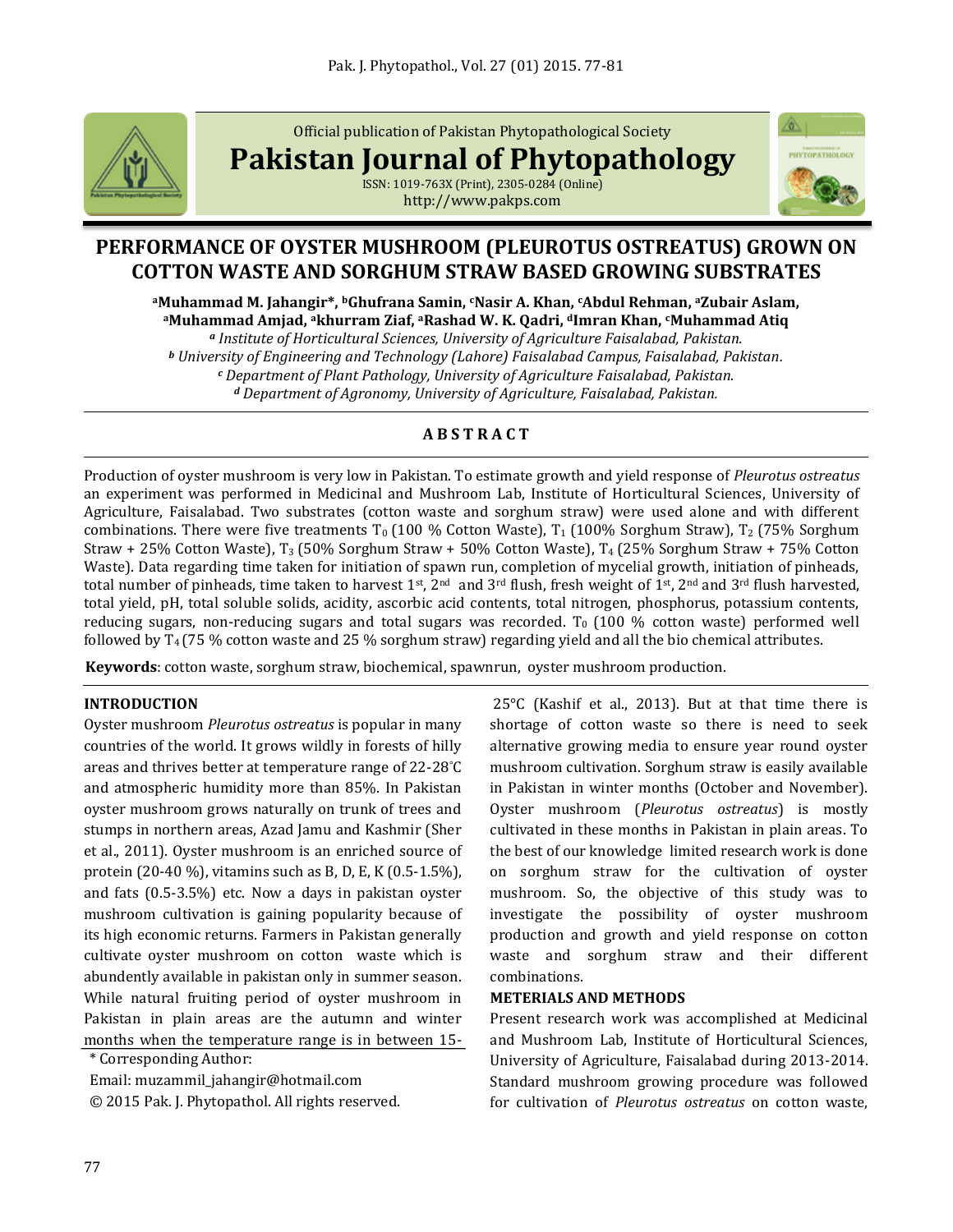sorghum straw and their different combinations. Experiment consisted of following treatments and each treatment was replicated five times.

 $T_0$ = Cotton waste (100%)

 $T_1$  = Sorghum Straw (100%)

 $T_2$  = Sorghum Straw (75%) + Cotton Waste (25%)

 $T_3$  = Sorghum Straw (50%) + Cotton Waste (50%)

 $T_4$  = Sorghum Straw (25%) + Cotton Waste (75%)

Data regarding different parameters like time taken for initiation of spawn run ( days), time taken for completion of mycelial growth ( days), time taken for initiation of pinhead formation (days), total number of pinheads, time taken to harvest  $1<sup>st</sup>$  flush (days), time taken to harvest  $2<sup>nd</sup>$  flush (days), time taken to harvest 3<sup>rd</sup> flush (days), fresh weight of 1<sup>st</sup> flush harvested (g), fresh weight of  $2<sup>nd</sup>$  flush harvested (g), fresh weight of 3rd flush harvested (g), Total yield (g), pH, Total soluble solids (°Brix), acidity (%) of mushroom (Hortwitz, 1960), Ascorbic acid of mushroom (mg/100ml) (Ruck,1961), reducing sugars, non-reducing sugars, total sugars (Hortwitz, 1960.), notrogen contents of mushrooms, phosphorus contents of mushrooms and potassium contents of mushrooms (Chapman and Parker. 1961) was recorded.

**STATISTICAL PROCEDURE** Completely randomized design (CRD) was applied in this experiment. The data collected sequentially was analyzed statistically using LSD test at 5% probability level that provided practical and comprehensive comparison of the treatments for their effectivness (Steel and Torrie, 1984).

#### **RESULTS AND DISCUSSION**

Time taken for initiation of spawn run was recorded in days. The minimum time for initiation of spawn run was taken by  $T_0$  (1.33±0.35 days) while  $T_1$  took maximum time (2.66±0.33 days) for initiation of spawn run (Table 1). Similarly Time taken for completion of mycelial growth was recorded in days. Treatments showed significant results regarding mycelial growth.  $T_0$  and  $T_4$  performed well and took minimum time (21.33±0.88 days), (30.00±1.55 days) respectively for completion of mycelial growth as compared to other treatments. Time taken for initiation of pinhead formation was also recorded in days.  $T_0$  took minimum time (3.66±.33 days) for initiation of pinheads followed by T<sub>4</sub> (4.66±0.33 days), T<sub>3</sub> (6.00±.01 days), T<sub>2</sub>  $(6.66\pm.33)$  and T<sub>1</sub>  $(6.66\pm.33$  days) respectively as shown in Table 1. Similarly maximum number of pinheads was also observed in T<sub>0</sub> (80±5.77) followed by T<sub>4</sub> (73.33±4.81), T<sub>3</sub>  $(71.66\pm1.66)$ , T<sub>2</sub> (45 $\pm$ 2.88) and T<sub>1</sub> (28.33 $\pm$ 1.66) respectively. Our findings are supported by the study conducted by Khan et al., 2009. who reported better performance of *Pleurotus* species on cotton waste as compared to other mushroom growing substrates. The variation in above mentioned parameters may be attributed to variation in chemical and lignocellulosic composition of substrates (Iqbal et al., 2005).

Table 1. Effect of cotton waste, sorghum straw and their amendments on growth parameters of oyster mushroom (*Pleurotus ostreatus*).

| Treatment      | Time for initiation of<br>spawn run (days) | Time for mycelial growth<br>completion (days) | Time for Initiation of<br>pinheads (days) | No. of pinheads   |
|----------------|--------------------------------------------|-----------------------------------------------|-------------------------------------------|-------------------|
| T0             | $1.33 \pm .35c$                            | 21.33±.88e                                    | $3.66 \pm .33c$                           | 80±5.773a         |
| T1             | $2.66 \pm .33a$                            | 51.33±1.89a                                   | $6.66 \pm .33a$                           | $28.33 \pm 1.66c$ |
| T <sub>2</sub> | $2.00 \pm 0.01$ b                          | $45.00 \pm 1.55 b$                            | $6.66 \pm 33a$                            | $45\pm2.88h$      |
| T3             | $2.00 \pm 0.02 b$                          | $38.00 \pm 57c$                               | $6.00 \pm 0.01a$                          | 71.667±1.66a      |
| T4             | $2.00 \pm 0.01$ b                          | $30.00 \pm 1.55$ d                            | $4.66 \pm .33$                            | 73.333±4.81a      |
| LSD value      | 0.6643                                     | 3.0078                                        | 0.9395                                    | 15.755            |

Figures not sharing the same letters differ significantly at *P* = 0.05. Data regarding Time taken to harvest  $1<sup>st</sup>$  flush, Time taken to harvest 2nd flush and Time taken to harvest 3rd flush is shown in Table 2. T<sub>0</sub> (31 $\pm$ .57) took minimun time for harvesting of  $1<sup>st</sup>$  flush followed followed by  $T_4$  $(42.33\pm.88)$ , T<sub>3</sub> (46±.57), T<sub>2</sub> (49±.57) and T<sub>1</sub> (51.667±.88) respectively. Similarly T<sub>0</sub> (39.66±.88) took minimun time for harvesting of  $2<sup>nd</sup>$  flush followed by T<sub>4</sub> (48.67±1.88),  $T_3$  (51.66±1.67),  $T_2$  (54±.57) and  $T_1$  (56.33±1.67) respectively. Likewise  $T_0$  (47±.58) took minimun time

for harvesting of 3<sup>rd</sup> flush followed by T<sub>4</sub> (55.67±1.85), T<sub>3</sub>  $(58.33\pm1.87)$ , T<sub>2</sub> (59.35 $\pm1.89$ ) and T<sub>1</sub> (62.34 $\pm1.88$ ) respectively. The results of present experiment are in agreement with the findings of Dundar and Yildiz. 2009 who reported similar behaviour of mushroom harvesting pattern in their study.

Data regarding Fresh weight of 1st flush harvested (g), Fresh weight of 2nd flush harvested (g), Fresh weight of 3rd flush harvested (g) and Total yield (g) is shown in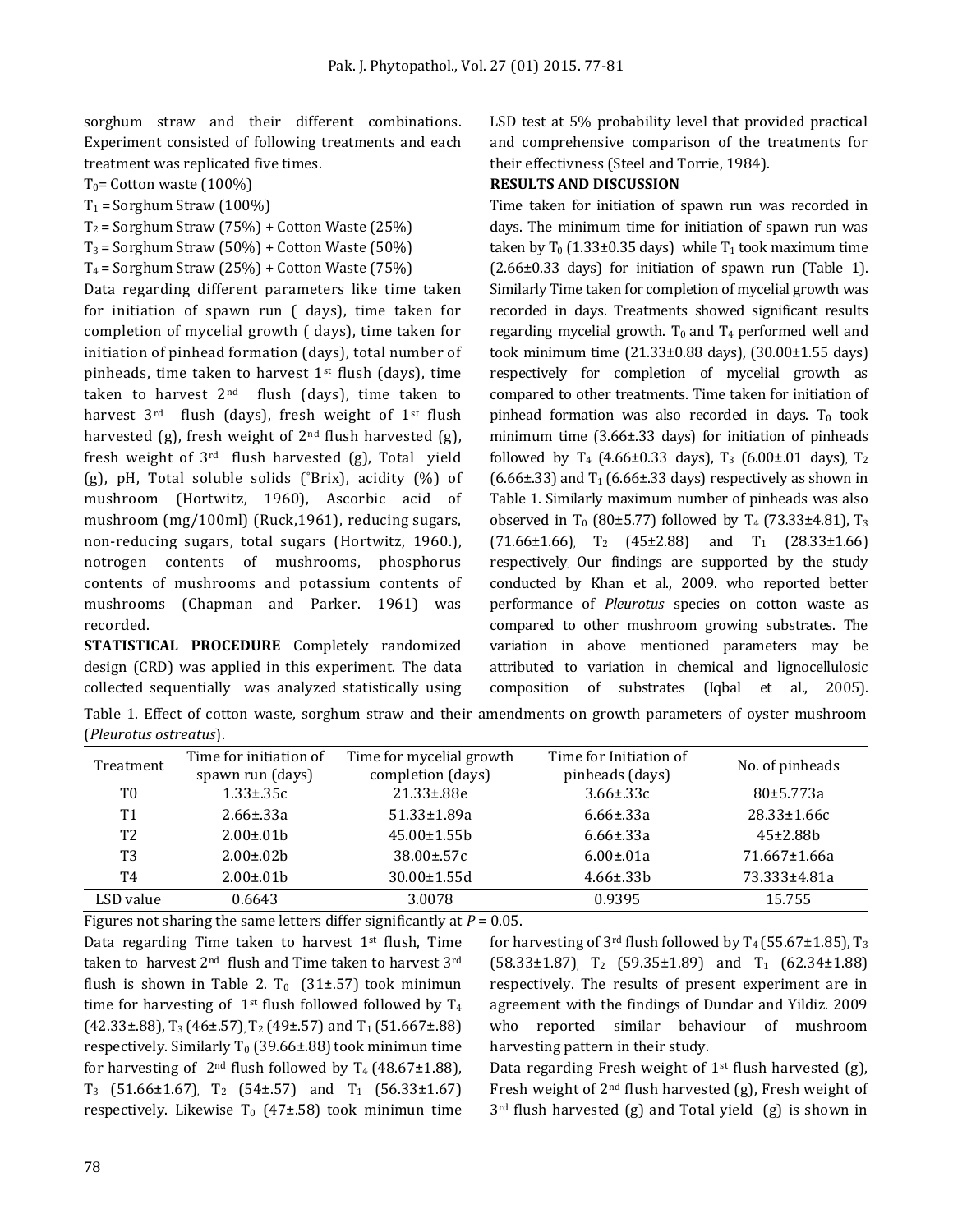Table 3. In case of fresh weight of 1<sup>st</sup> flush harvested  $T_0$ yielded best (77.66±1.21g) followed by  $T_4$  (65±5.13 g),  $T_3$  (47.66±6.17 g),  $T_2$  (40±2.88 g) and  $T_1$  (25.34±.88 g) respectively. While, in case of fresh weight of  $2<sup>nd</sup>$  flush harvested  $T_0$  yielded best (55.33±6.49 g) followed by  $T_4$ (39.99±3.12 g), T<sub>3</sub> (30.67±2.33 g), T<sub>2</sub> (22.33±1.45 g) and  $T_1$  (18.34±.88 g) respectively. Similarly, in case of fresh weight of  $3^{rd}$  flush harvested  $T_0$  yielded best  $(37.71\pm3.72 \text{ g})$  followed by T<sub>4</sub>  $(28.73\pm1.90 \text{ g})$ , T<sub>3</sub>  $(21.67\pm2.88 \text{ g})$ ,  $T_2$  (15 $\pm1.57 \text{ g}$ ) and  $T_1$  (15.34 $\pm$ .88 g) respectively. On the other hand in case of total yield  $T_0$ performed best  $(170.5\pm10)$  g) followed by  $T_4$  $(133.72\pm4.72 \text{ g})$ , T<sub>3</sub> (100 $\pm$ 5.30 g), T<sub>2</sub> (77.34 $\pm$ 6.86 g) and  $T_1$  (55.67 $\pm$ 5.57 g) respectively. Gradual decrease in yield was observed from 1st flush to 3rd flush in case of all treatments which might be attributed to gradual decrease in nitrogen contents of substrates with passage of time (Mandeel et al., 2005).

Table 2. Effect of cotton waste, sorghum straw and their amendments on harvest parameters of oyster mushroom (*Pleurotus ostreatus*).

| Treatment      | Time to harvest $1st$ flush (days) | Time to harvest $2nd$ flush (days) | Time to harvest $3^{rd}$ flush (days) |
|----------------|------------------------------------|------------------------------------|---------------------------------------|
| T0             | $31 + .57e$                        | $39.66 \pm 88$ d                   | $47 \pm .58$ d                        |
| T1             | $51.667 \pm .88a$                  | 56.33±1.67a                        | 62.34±1.88a                           |
| T <sub>2</sub> | $49\pm.57h$                        | $54 \pm 57$ h                      | 59.35±1.89ab                          |
| T3             | $46 \pm 57$ c                      | $51.66 \pm 1.67$                   | $58.33 \pm 1.87$ bc                   |
| T4             | $42.33 \pm .88$ d                  | $48.67 \pm 1.88c$                  | $55.67 \pm 1.85c$                     |
| LSD value      | 2.2528                             | 2.3487                             | 3.4836                                |

Figures not sharing the same letters differ significantly at *P* = 0.05.

Table 3. Effect of cotton waste, sorghum straw and their amendments on yield of oyster mushroom (*Pleurotus ostreatus*).

| Treatment      | Fresh weight of 1 <sup>st</sup> | Fresh weight of 2 <sup>nd</sup> | Fresh weight of 3rd   | Total yield harvested |
|----------------|---------------------------------|---------------------------------|-----------------------|-----------------------|
|                | flush harvested $(g)$           | flush harvested (g)             | flush harvested $(g)$ | (g)                   |
| T0             | $77.66 \pm 1.21a$               | $55.33 \pm 6.49a$               | $37.71 \pm 3.72a$     | $170.5 \pm 10a$       |
| T1             | $25.34 \pm .88$ d               | $18.34 \pm .88d$                | $15.34 \pm .88$ d     | $55.67 \pm 5.57e$     |
| T <sub>2</sub> | $40\pm2.88c$                    | $22.33 \pm 1.45$ cd             | $15+1.57d$            | 77.34±6.86d           |
| T3             | $47.66 \pm 6.17c$               | $30.67 \pm 2.33$ bc             | $21.67 \pm 2.88c$     | $100 \pm 5.30c$       |
| T4             | 65±5.13b                        | $39.99 \pm 3.12 h$              | 28.73±1.90b           | 133.72±4.72b          |
| LSD value      | 12.204                          | 10.932                          | 4.4855                | 17.662                |

Figures not sharing the same letters differ significantly at *P* = 0.05.

Data regarding pH of mushroom, Total soluble solids of mushroom (°Brix), Acidity of mushroom (%) and Ascorbic acid contents of mushroom (mg/100ml) is shown in Table 4. Highest pH value was observed in case of T<sub>2</sub> (7.9±.05) followed by T<sub>3</sub> (7.86±.06), T<sub>1</sub> (7.83±.032),  $T_4$  (7.63±.07) and  $T_0$  (7.23±.08) respectively. In case of total soluble solids of mushroom maximum total soluble solids were observed in case of  $T_0$  (3.66±.33) and  $T_4$  $(3.66\pm.16)$  followed by T<sub>1</sub> (3.04 $\pm$ .39) and T<sub>2</sub> (3.03 $\pm$ .39) and  $T_2$  (3.00 $\pm$ .01) respectively.

Table 4. Effect of cotton waste, sorghum straw and their amendments on biochemical parameters of oyster mushroom (*Pleurotus ostreatus*).

| pH of mushroom<br>Treatment |                    | Total soluble solids of | Acidity of mushroom (%) | Ascorbic acid of      |
|-----------------------------|--------------------|-------------------------|-------------------------|-----------------------|
|                             |                    | mushroom (Brix)         |                         | mushroom $(mg/100ml)$ |
| T0                          | $7.23 \pm .08c$    | $3.66 \pm 0.33a$        | $0.04 \pm 0.06a$        | $18\pm.03a$           |
| T <sub>1</sub>              | $7.83 \pm 0.32$ ab | $3.04 \pm .39a$         | $0.03 \pm 0.01a$        | 11±1.41 <sub>b</sub>  |
| T <sub>2</sub>              | $7.9 \pm 0.5a$     | $3.03 \pm .39a$         | $0.03 \pm 0.01a$        | $12 \pm .01$          |
| T3                          | 7.86±.06a          | $3.00 \pm 0.01a$        | $0.03 \pm 0.03a$        | $14\pm 1.15b$         |
| T4                          | $7.63 \pm 0.07$    | $3.66 \pm 16a$          | $0.03 \pm 0.03a$        | $14\pm3.60ab$         |
| LSD value                   | 0.2043             | 0.9431                  | 0.0105                  | 4.23                  |

Figures not sharing the same letters differ significantly at *P* = 0.05.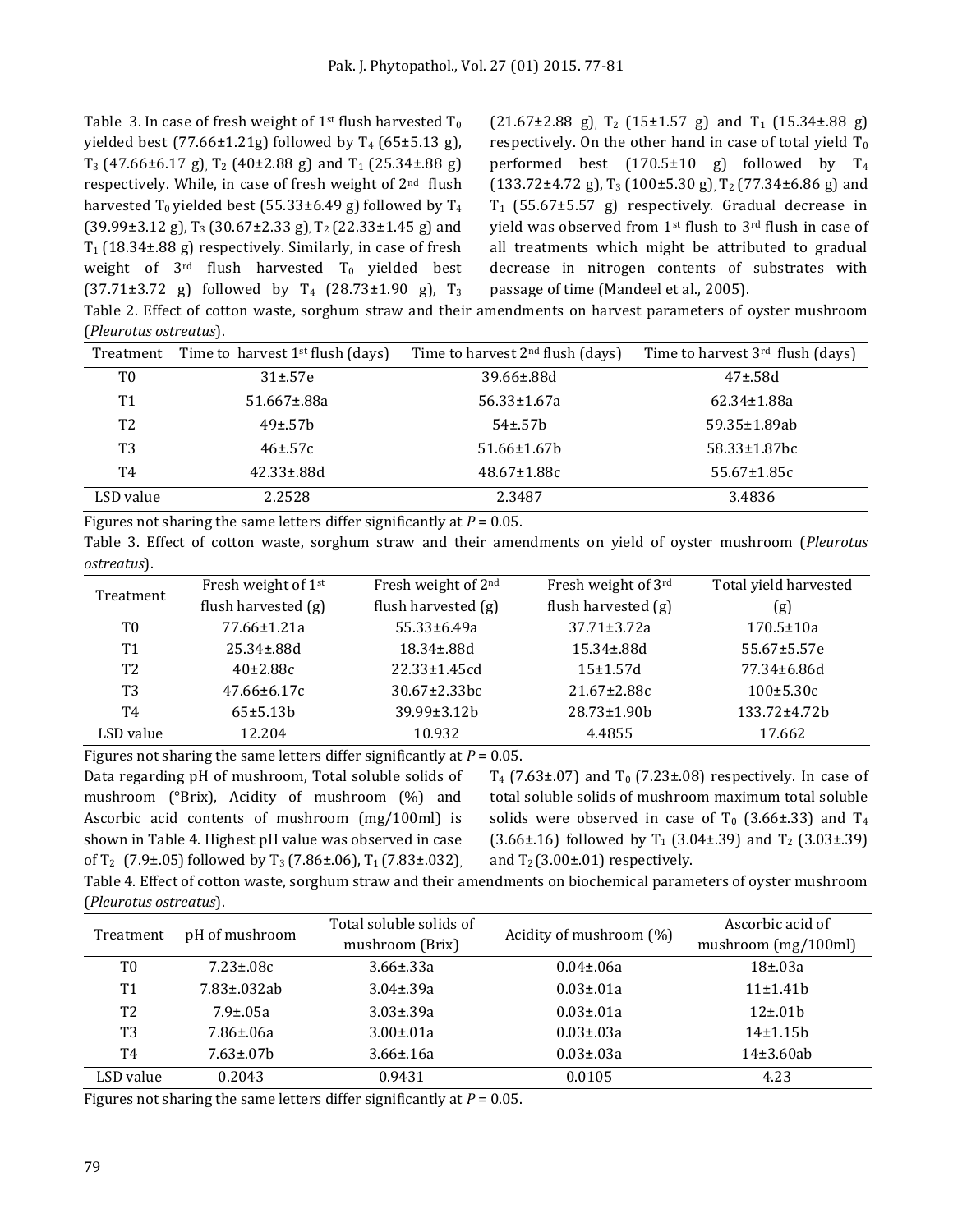In case of acidity of mushroom there was nonsignificant difference among various treatments Maximum acidity of mushroom was observed in case of T<sub>0</sub> (0.04±.06) followed by T<sub>4</sub> (0.03±.03) T<sub>3</sub>  $(0.03\pm.03)$  and  $T_2$   $(0.03\pm.01)$  and  $T_1$   $(0.03\pm.01)$ respectively.

In case of ascorbic acid contents of mushroom, maximum ascorbic acid contents were observed in case of T<sub>0</sub> (18±.03 mg/100ml) followed by T<sub>4</sub> (14±3.60) mg/100ml),  $T_3$  (14±1.15 mg/100ml),  $T_2$  $(12\pm.01\text{mg}/100\text{ml})$  and  $T_1$   $(11\pm1.41\text{mg}/100\text{ml})$ respectively. pH, total soluble solids, acidity and ascorbic acid contents are important indicators of mushroom quality (Eissa, 2008).

Data regarding nitrogen contents of mushroom (%), phosphorus contents of mushroom (%) and potassium contents of mushroom (%) is shown in Table 5. In case of nitrogen contents of mushroom (%), maximum nitrogen contents were observed in case of  $T_0$  $(0.71\pm.08\%)$  followed by T<sub>4</sub>  $(0.68\pm.02\%)$ , T<sub>3</sub>  $(0.64\pm.03\%)$ , T<sub>2</sub>  $(0.53\pm.03\%)$  and T<sub>1</sub>  $(0.51\pm.01\%)$ respectively. Similarly in case of phosphorus contents of mushroom (%), maximum phosphorus contents were observed in case of  $T_4$  (0.45±.08 %) followed by  $T_0$  (0.45±.01%),  $T_3$  (0.32±.09%),  $T_1$  (0.24±.03%) and T2 (0.24±.01%) respectively. Likewise in case of potassium contents of mushroom maximum potassium contents were observed in case of  $T_0$  $(0.76\pm.03 \, \%)$  followed by T<sub>4</sub>  $(0.73\pm.05\%)$ , T<sub>3</sub>  $(0.67\pm.02\%)$ , T<sub>2</sub>  $(0.57\pm.02\%)$  and T<sub>1</sub>  $(0.57\pm.01\%)$ respectively. phosphorus, potassium and sodium are some important minerals present in mushrooms and constitute about 70% of total minerals present in mushrooms (Chang and Miles, 1989).

Table 5. Effect of cotton waste, sorghum straw and their amendments on Nitrogen, Phosphorus and Potassium contents of oyster mushroom (*Pleurotus ostreatus*).

| Treatment      | Nitrogen contents of<br>mushroom $(\%)$ | Phosphorus contents of<br>mushroom $(\%)$ | Potassium contents of<br>mushroom $(\%)$ |
|----------------|-----------------------------------------|-------------------------------------------|------------------------------------------|
| T0             | $0.71 \pm 0.08a$                        | $0.45 \pm 0.1a$                           | $0.76 \pm 0.3a$                          |
| T1             | $0.51 \pm 0.01 b$                       | $0.24 \pm 0.3c$                           | $0.57 \pm 0.01c$                         |
| T <sub>2</sub> | $0.53 \pm 0.03 b$                       | $0.24 \pm 0.01c$                          | $0.57 \pm 0.02c$                         |
| T <sub>3</sub> | $0.64 \pm 0.03a$                        | $0.32 \pm 0.09 b$                         | $0.67 \pm 0.02 b$                        |
| T4             | $0.68 + 0.02a$                          | $0.45 \pm 0.08a$                          | $0.73 \pm 0.05a$                         |
| LSD value      | 0.0744                                  | 0.0438                                    | 0.0490                                   |

Figures not sharing the same letters differ significantly at *P* = 0.05.

Data regarding reducing sugars contents of mushroom (%), non-reducing sugars of mushroom (%) and total sugar contents of mushroom (%) is shown in Table 6. In case of reducing sugars contents of mushroom (%), maximum reducing sugars contents were observed in case of  $T_0$  $(3.56\pm.16\%)$  followed by T<sub>3</sub> (3.5 $\pm$ .18%), T<sub>4</sub> (3.41 $\pm$ .04%), T<sub>2</sub> (3.07 $\pm$ .06%) and T<sub>1</sub> (3.06 $\pm$ .06%) respectively. Similarly In case of non-reducing sugars contents of mushroom (%), maximum non reducing sugars contents were observed in case of  $T_0$  (6.63±.14%) followed by  $T_4$  (6.43±.17%),  $T_3$  $(6.42a \pm 0.16\%)$ , T<sub>2</sub>  $(6.07\pm 0.06\%)$  and T<sub>1</sub>  $(6.07\pm 0.06\%)$ respectively. Likewise in case of total sugars contents of mushroom (%), maximum total sugars contents were observed in case of  $T_0$  (10.19±.04%) followed by  $T_3$  $(9.92 \pm 0.14\%)$ , T<sub>4</sub> (9.84 $\pm$ .22%), T<sub>2</sub> (9.14 $\pm$ .49%) and T<sub>1</sub> (9.13±.32%) respectively.

Table 6. Effect of cotton waste, sorghum straw and their amendments on reducing sugars, non-reducing sugars and total sugars of oyster mushroom (*Pleurotus ostreatus*).

| Treatment      | Reducing sugar contents of<br>mushroom $(\%)$ | Non reducing sugar contents of<br>mushroom<br>(%) | Total sugar contents of<br>mushroom $(\%)$ |
|----------------|-----------------------------------------------|---------------------------------------------------|--------------------------------------------|
| T0             | $3.56 \pm 0.16a$                              | $6.63 \pm 0.14a$                                  | $10.19 \pm 0.04a$                          |
| T1             | $3.06 \pm 0.06 b$                             | $6.07 \pm .06$                                    | $9.13 \pm .32ab$                           |
| T <sub>2</sub> | $3.07 \pm .06 b$                              | $6.07 \pm 0.06 b$                                 | $9.14 \pm 49$                              |
| T <sub>3</sub> | $3.5 \pm 18a$                                 | $6.42a \pm 16b$                                   | $9.92 \pm .14$ ab                          |
| T4             | $3.41 \pm .04$ ab                             | $6.43 \pm 0.17$ ab                                | 9.84±.22ab                                 |
| LSD value      | 0.3801                                        | 0.4087                                            | 0.9120                                     |

Figures not sharing the same letters differ significantly at *P* = 0.05.